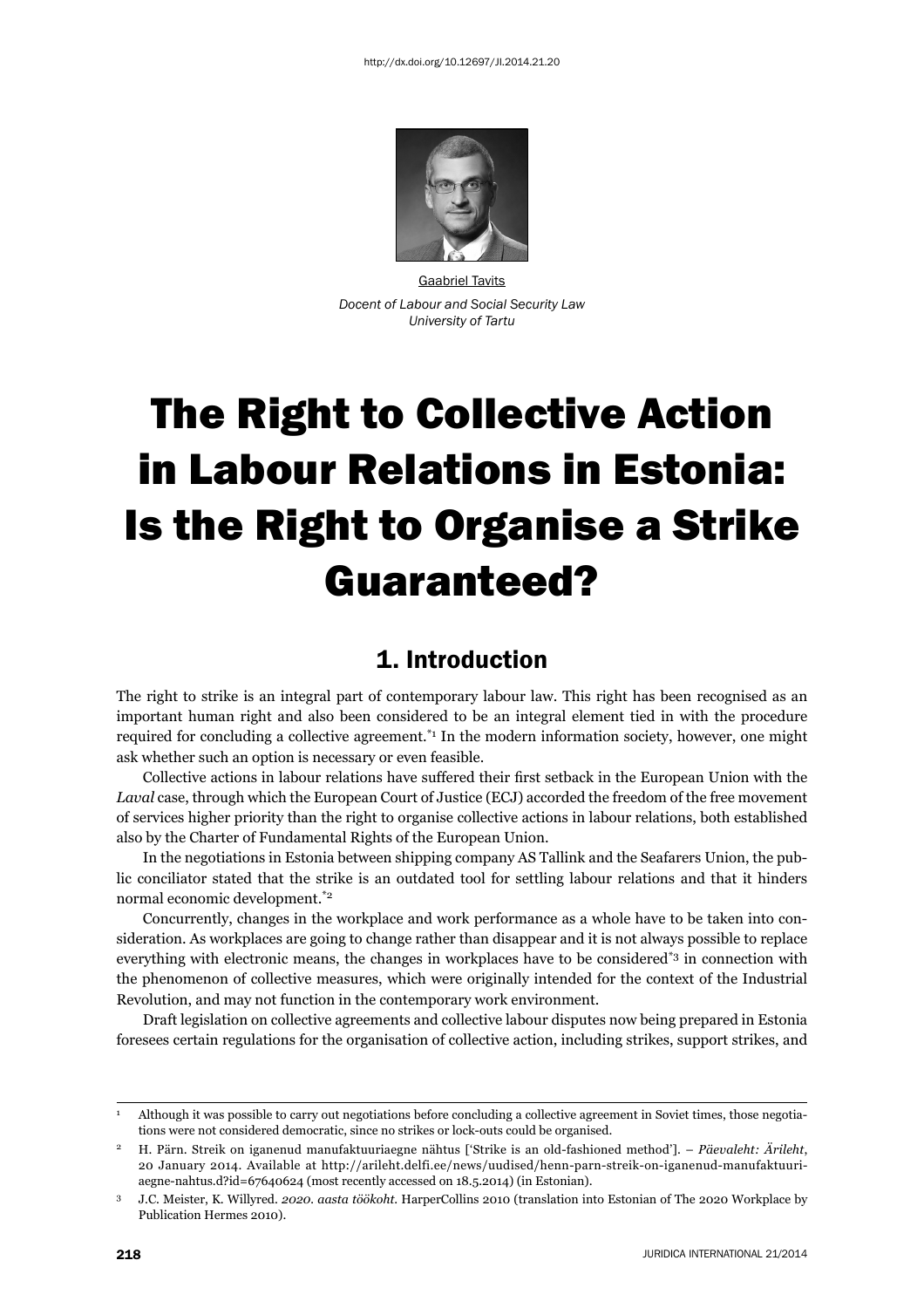lock-outs.\*4 At the same time, Estonian employers hold the view that support strikes are not necessary and do not fully comply with the definition of a strike.<sup>\*5</sup>

In recent years, the employers' organisations on international level have made the statement, that there is no right to strike set forth in the International Labour Organization (ILO) conventions and that, therefore, the Committee of Experts on Application of the ILO Conventions and Recommendations (hereinafter 'CEACR') cannot establish the definition of a strike and its characteristics<sup>\*6</sup>.

All the above-mentioned trends lead us to wonder whether the strike and other collective action have any international legal background and how the national state should react in this situation. Also important is the question of whether the strike or lock-out is necessary as the development of society grows more and more digitalised and when a classical strike—stoppage of the work—no longer qualifies as the most appropriate measure for helping the employees to ensure the hearing of their demands in relation to their employment.

This article considers the following aspects of collective action. Firstly, the question about the right to strike shall be examined. The question is considered of whether on the international level a right to strike exists or not. After general consideration of a right to strike, the situation in the Estonian legal system is analysed. As there is a reform of collective labour relations in progress in Estonia, the article also considers the main question surrounding collective actions in this context in Estonia—the question of the legality of the support strike. Are support strikes allowed, and does the organisation of a support strike necessitate any specific international regulations or should this issue be resolved on national level?

# 2. The right to organise collective action as a generally recognised human right

The right to organise collective action, to stand up for the rights of the employers and employees, has not been regulated in detail by international labour law. Also, that body of law pays more attention to the right of trade unions and employees to organise a strike, while the employer's right to organise a lock-out has been discussed very modestly.\*7

Employees' right to organise collective action is reflected in the Universal Declaration of Human Rights\*8. According to Article 23 (4) of that declaration, everyone has the right to form and to join trade unions for the protection of his interests. As membership in a trade union is often connected with the right to organise collective actions, including the organisation of a strike, we may state that the Universal Declaration of Human Rights has indirectly recognised a right to strike. Concurrently, an employer right to organise a lock-out has not been regulated by the Universal Declaration of Human Rights to any extent whatsoever.

Among documents issued by the United Nations (UN), the Covenant of Economic, Social and Cultural Rights has to be mentioned. According to the provisions of its Article 8 (1), an employee has a right to organise strikes, but the organisation of any strike has to be in compliance with national legislation.\*9 In principle,

<sup>4</sup> Kollektiivlepingu ja kollektiivse töötüli lahendamise seadus (Collective Agreements and Collective Labour Disputes Act), draft. Available at http://www.riigikogu.ee/?op=ems&page=eelnou&eid=37dcf358-840a-4258-aa98-c3e9551a9 48c& (most recently accessed on 15.5.2014) (in Estonian).

<sup>5</sup> Ametiühingud ja tööandjad jätkavad ühise lahenduse otsimist streigiõiguste ja kokkuleppevabaduse teemasl ['Trade unions and employers continue to find solutions for a right to strike and freedom of agreements'], 5 September 2014. Available at http:// www.tooandjad.ee/et/kompetents/uudised/17400-ametiuehingud-ja-toeoeandjad-jaetkavad-uehise-lahenduse-otsimiststreigioiguste-ja-kokkuleppevabaduse-teemal (most recently accessed on 14.5.2014) (in Estonian).

<sup>6</sup> See 'The employers' position on the right to strike and the International Labour Organization', a piece available at http:// www.business-swaziland.com/new/images/ioe%20-%20right%20to%20strike.pdf (most recently accessed on 11.5.2014).

<sup>7</sup> J.-M. Servais. The ILO and the freedom to strike, pp. 2–4. Available at http://*www.law.utoronto.ca/documents/ conferences2/StrikeSymposium09\_Servais.pdf* (most recently accessed on 14.4.2014); K.N. Gusov, N.L. Ljutov. *Mezdunarodnoe trudovoe pravo*. Moscow: Prospekt 2013, pp. 221–237; B. Gernigon *et al*. ILO principles concerning the right to strike. ILO 2000.

<sup>8</sup> Universal Declaration of Human Rights, available at http://www.un.org/en/documents/udhr/ (most recently accessed on 12.5.2014), Article 23 (4).

<sup>9</sup> International Covenant on Economic, Social and Cultural Rights, available at http://www.ohchr.org/EN/ProfessionalInterest/Pages/CESCR.aspx (most recently accessed on 14.5.2014), Article 8 (1).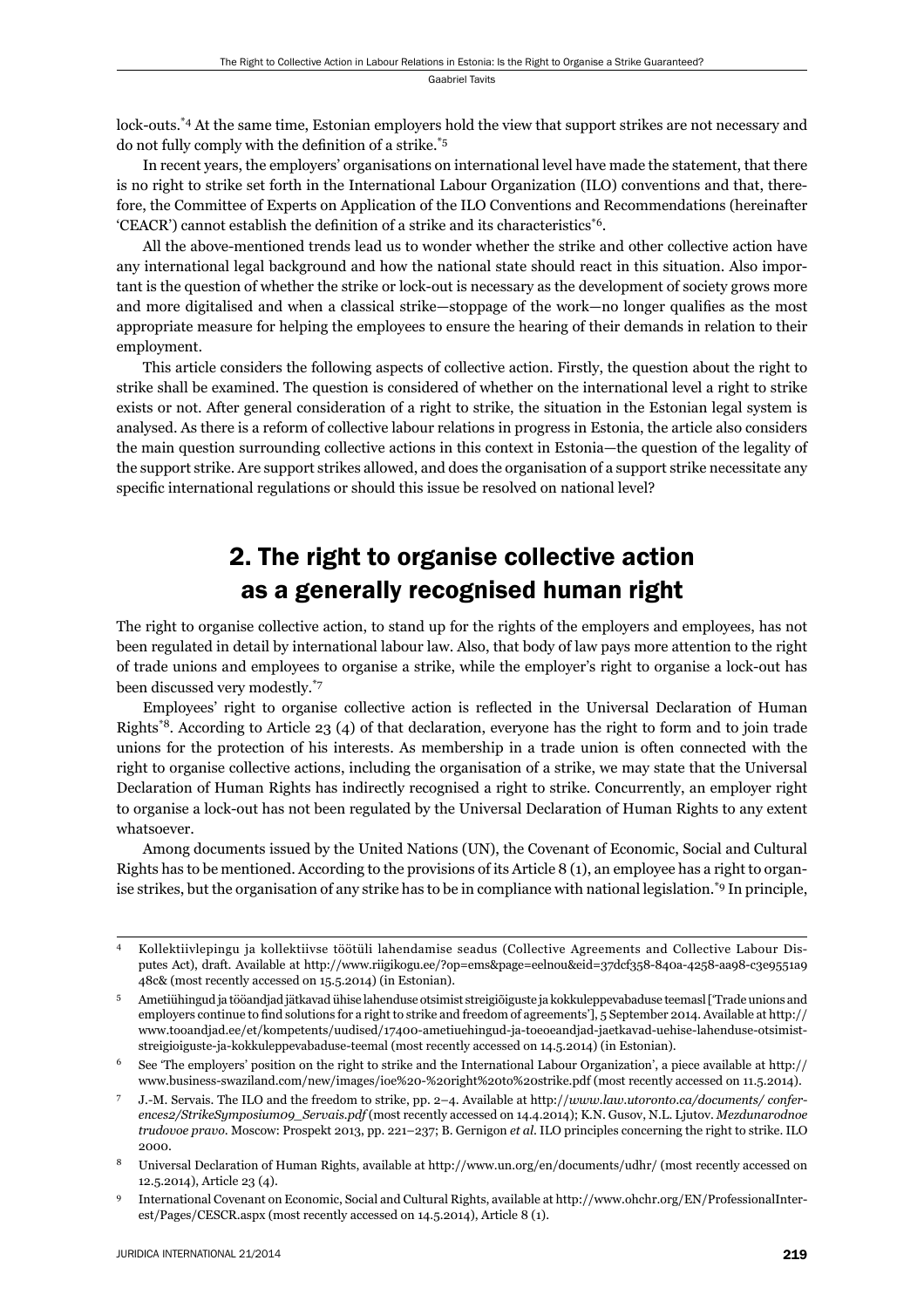this means that the regulation of the right to organise a strike is allowed but every UN member state has a right to establish conditions and restrictions to be followed in organisation of a strike.

The ILO has not directly stipulated that a right exists for employees and employers to apply collective measures to defend their rights. The Committee on Freedom of Association (hereinafter 'CFA') established by the ILO has stated a set of principles according to which the right to strike has to be guaranteed in all countries, along with principles that have to be followed in the organisation of a strike\*10; however, no specified legal basis that could be violated has been accepted on the international level. According to the CFA, the right to organise collective action is closely connected with the right to hold the consultations and negotiations required before entry into a collective agreement.<sup>\*11</sup> In the conventions provided by the ILO, no reference can be observed to collective actions, including a right to strike.\*12

The ILO has been dealing with the issues of strike for several decades. It has to be admitted that in the two most fundamental conventions on freedom of association (convention 87, about protection of the freedom of association and the right of association\*13, and convention 98, about the right of organisation and collective bargaining<sup>\*14</sup>) include no definition of the word 'strike' or language referring to a right to strike. For this reason, it may be stated that the situation is rather ambiguous, as the ILO accepts the ideology of industrial action and the practice is based on the explanations of the two main supervisory authorities—of the CFA and the corresponding suggestions and opinions of the CEACR, required to guarantee the adoption of conventions and recommendations—which seem to be based on convention 87 and less on convention 98, where no such word as 'strike' is used. Here, it must be pointed out that both of these institutions deal in recommendations and opinions, because the above-mentioned authorities have no right to interpret the work standards established by the ILO. There is no doubt that the ILO, in co-operation with its supervisory authorities, has a sovereign right to establish the principles for organisation with respect to execution of any right to strike. At the same time, the desire to find a reference to international contracts causes doubt again, the word 'strike' is not to be found in conventions 87 and 98; nor do these conventions make any provisions regulating the issue. In consequence, the carrying forward of the right to collective action on the basis of the standards established by the ILO or UNO is problematic.

The International Organisation of Employers (IOE) made its view apparent in 2012 that, as there is no right to strike under the ILO conventions, it is not possible for the CEACR to proceed to elaborate from the principles of the strike, let alone create a right to strike.\*15 The position of the employers that there is no right to strike on international level has created much discussion, but that discussions have shown primarily that a right to strike does, in fact, exist on international level and is part of the right and freedom of association.\*16

<sup>10</sup> See B. Gernigon *et al*. (Note 7).

<sup>11</sup> *Ibid*., p. 11. See also L. Swepston. Crisis in the ILO supervisory system: Dispute over the right to strike. *The International Journal of Comparative Labour Law and Industrial Relations* 29 (2013)/2, p. 204.

<sup>12</sup> Still the right to strike has been mentioned in ILO Recommendation 92, pertaining to voluntary conciliation and arbitration, from 1951, in paragraph 7. Also, reference to the strike can be observed in Article 1 (d) of convention 105, the Abolition of Forced Labour Convention. On this point, see L. Swepston (*ibid*.), pp. 203–204. See also C. La Hovary. Showdown at the ILO? A historical perspective on the employers' group's 2012 challenge to the right to strike. *Industrial Law Journal* 42 (2013)/4, pp. 351–352.

<sup>13</sup> ILO convention on freedom of association and protection of the right to organise, from 1948 (C087), available at http:// www.ilo.org/dyn/normlex/en/f?p=NORMLEXPUB:12100:0::NO::P12100\_ILO\_CODE:C087.

<sup>14</sup> ILO convention on the right to organise and collective bargaining, from 1949 (C098), available at http://www.ilo.org/dyn/ normlex/en/f?p=NORMLEXPUB:12100:0::NO::P12100\_ILO\_CODE:C098.

<sup>15</sup> See the 'Right to Strike' piece referenced in Note 6.

<sup>16</sup> Here, the main aspect of the debate has to do with not the right to strike itself but the organisational level of explaining and elaborating on the right to strike and its principles. Therefore, the question of the adequacy of the ILO supervision system has been widely discussed. See, for example, L. Swepston (Note 11), p 204. See also C. La Hovary (Note 12); P.F. van der Heijden. International right to strike under stress. The Hague Institute for Global Justice. Available at http://www.thehagueinstituteforglobaljustice.org/cp/uploads/downloadsprojecten/International-Right-to-Strike-Under-Stress\_1372942440.pdf (most recently accessed on 15.5.2014).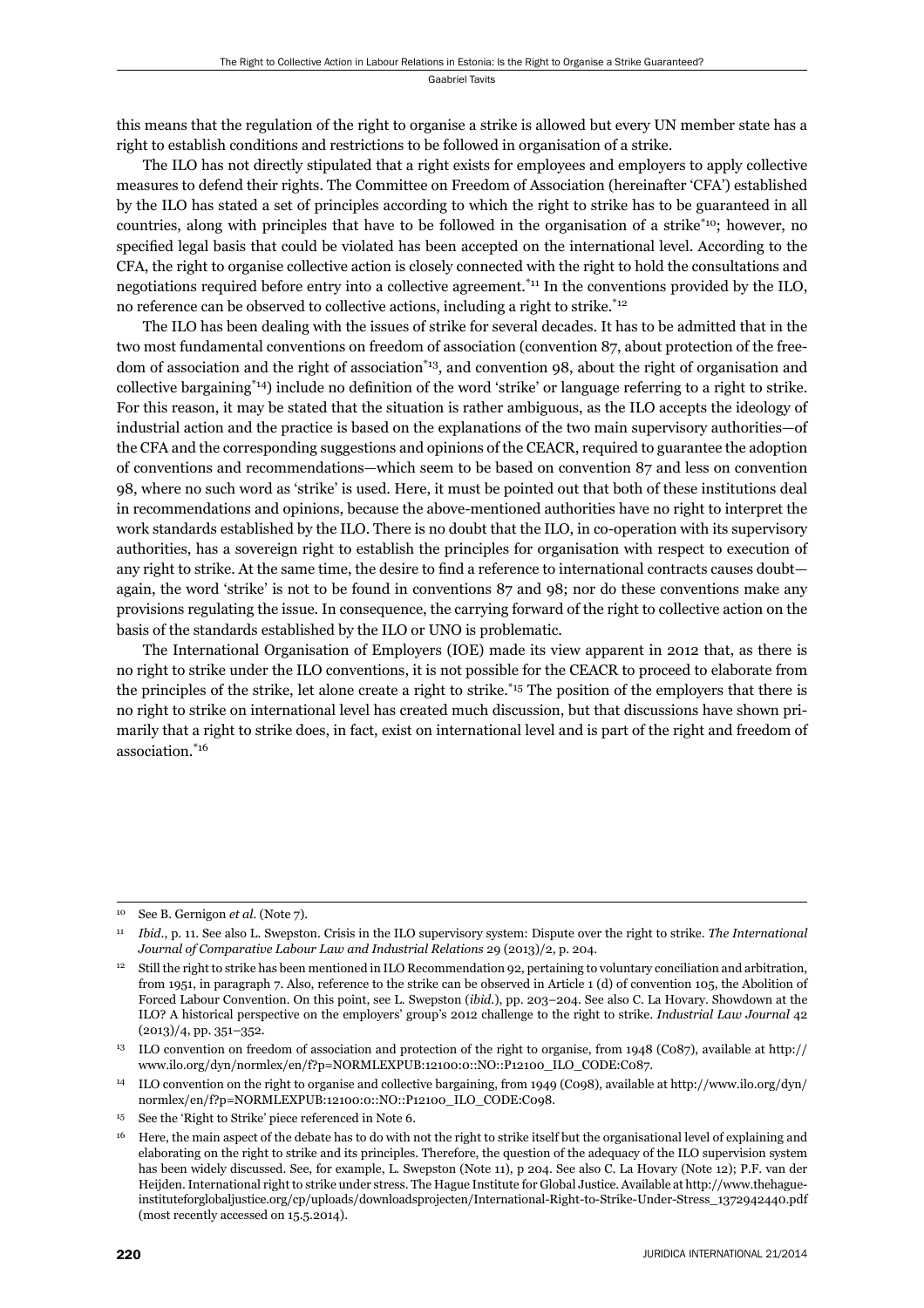### 3. Europe as regional level 3.1. The Council of Europe

The right to collective action is mentioned in the original European Social Charter\*17 and in its amended version.\*18 So far, the European Social Charter, in whichever of its two forms, has been considered to be the only document in which the right to organise collective action, including strikes, is foreseen.\*19 In Article 6 (4) of the revised social charter, there is a reference to the right to organise strikes, and, according to the case law of the European Committee of Social Rights, also employers' right to organise lock-outs is referred to. According to the explanation of the European Committee of Social Rights, the employer's right to organise lock-outs has not been acknowledged directly, but at the same time the committee has stated that a comprehensive ban on organisation of lock-outs is in contravention of Article 6 (8) of the above-mentioned charter.\*20 The European Committee of Social Rights has also pointed out that the right to organise strikes is not limited merely to concluding a collective agreement; the right to organise strikes has to be guaranteed in any negotiations between the employees and the employer, for resolution of disputes arising from the employment relations.<sup>\*21</sup> Therefore, we can state that on the regional level—in the framework of the Council of Europe—the right to collective action is more specifically guaranteed than on the international level as a whole. On the international level (i.e., that of the UN and ILO), we may only derive the right to organise collective action, including a strike, but on the European level the right to organise strikes has been anticipated more specifically in the European Social Charter.

#### 3.2. The European Union

On the level of the European Union, the regulation of collective action is somewhat complicated. The European Community (today the European Union) was and has been created as an economic union, and it has to be admitted that the European Union has remained an economic union. Whichever measures are applied by the European Union, they are targeted mainly at ensuring the functioning of the economic union and the development of activities connected with it. Although, over time, a social dimension too has emerged in the activity of the European Union, the dominant aspect is going to remain the economic activity of the European Union (common market, common currency, etc.). The recognition or non-recognition of a right to organise collective action in labour relations may be considered one of the means that ensure a competitive economy. The organisation of strikes is often related to the issue of the extent to which the employees get a fair salary and of what kind of work conditions have to be adopted.

The European Union has recognised the possibility of use of collective actions in labour relations, indirectly. The Amsterdam Treaty is an important landmark, in which there is a direct reference to the European Social Charter and, thereby, to employees' right and option to organise collective actions.\*22 Article 28 of the Charter of Fundamental Rights of the European Union\*23, adopted in 2000, refers to employees' and employers' right to organise collective action. Although the above-mentioned document was not binding until 1 December 2009<sup>\*24</sup>, it marked significant progress in the implementation of social rights. Today, the

<sup>17</sup> European Social Charter, 1961, available at http://conventions.coe.int/Treaty/en/Treaties/Html/035.htm (most recently accessed on 12.2.2014).

<sup>18</sup> European Social Charter (revised), 1996. Available at http://conventions.coe.int/Treaty/en/Treaties/Html/163.htm (most recently accessed on 12.2.2014). Estonia has ratified the revised version of the European Social Charter. On certain articles, Estonia has set forth reservations; see the accepted provisions, available at http://www.coe.int/t/dghl/monitoring/socialcharter/Presentation/ProvisionTableRevMarch2013\_en.pdf (most recently accessed on 12.5.2014).

<sup>19</sup> See S. Evju. The right to collective action under the European Social Charter. – *European Labour Law Journal* 2 (2011)/3, pp. 196–224.

<sup>20</sup> See the digest of the case law of the European Committee of Social Rights, from 2008. Available at http://www.coe.int/t/ dghl/monitoring/socialcharter/Digest/DigestIndex\_en.asp (most recently accessed on 11.2.2014).

<sup>21</sup> See Note 20, pp. 55–58.

<sup>22</sup> Treaty of Amsterdam, amending the treaty on European Union, the treaties establishing the European Communities and certain related acts. Available at http://www.eurotreaties.com/amsterdamtreaty.pdf (most recently accessed on 12.5.2015), Article 117.

<sup>23</sup> Charter of Fundamental Rights of the European Union, available at http://eur-lex.europa.eu/LexUriServ/LexUriServ.do?u ri=OJ:C:2010:083:0389:0403:en:PDF (most recently accessed on 12.5.2014).

<sup>24</sup> See http://ec.europa.eu/justice/fundamental-rights/charter/index\_en.htm (most recently accessed on 12.5.2014).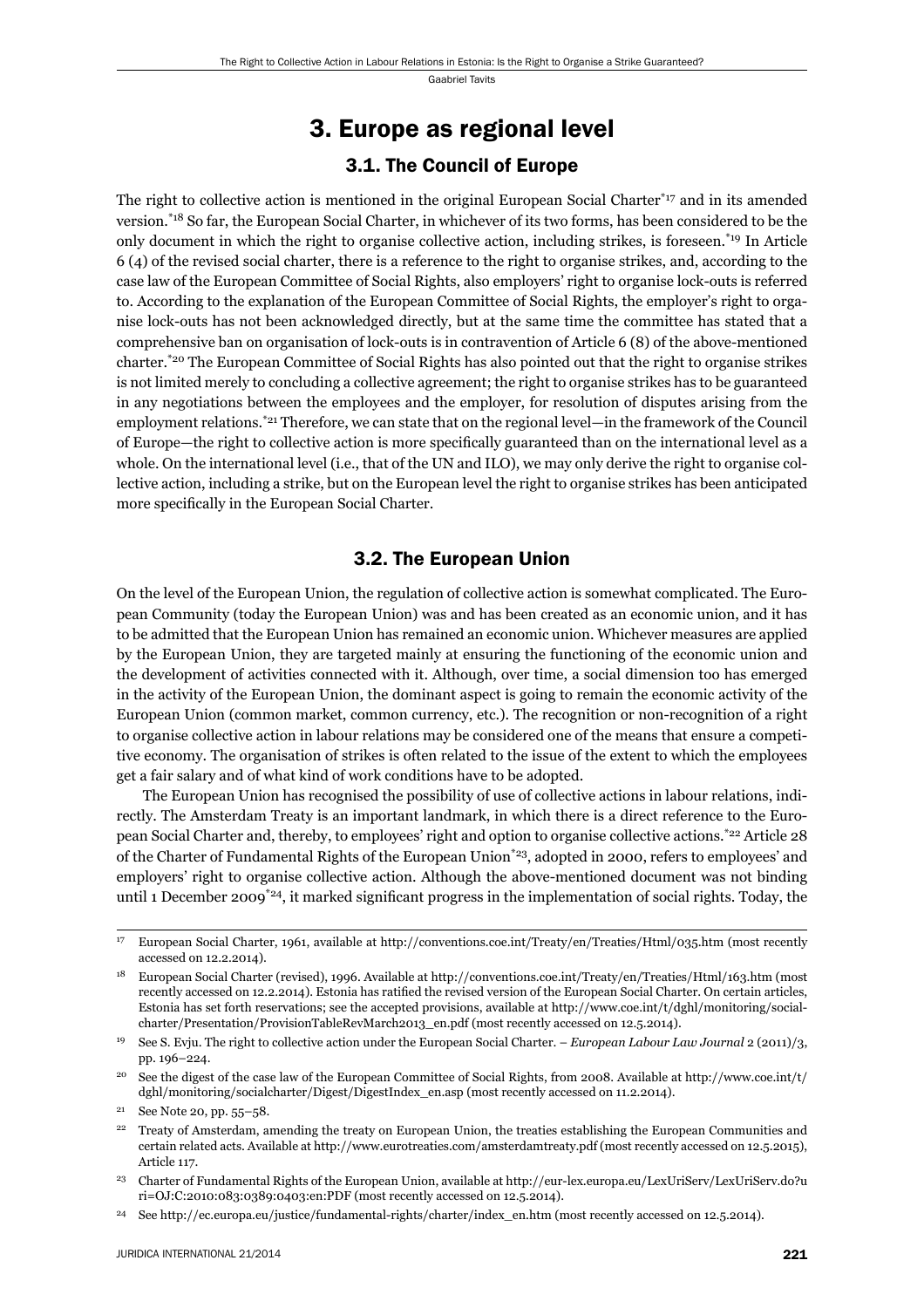Charter of Fundamental Rights of the European Union is acknowledged as a part of the primary legislation of the European Union, and a meaning has been assigned to the right of organising collective actions in labour relations. Therefore, on the regional level of Europe, the right to organise collective actions, including strikes and lock-outs, has become an important element in the implementation of social rights.\*25

In the realm of securing of social rights and the main fundamental rights of the European Union, a conflict that has not been resolved—and one that probably cannot be resolved at all—was detected some time ago. At this point, we should bring into the discussion four judicial decisions\*26 with regard to which the European Court of Justice had to exercise discretionary power to establish whether the collective rights foreseen for employees and guaranteed internationally trumped the fundamental rights of the European Union (economic freedoms). Although the ECJ is convinced that social rights, among them the right to organise collective action, belong among the important social rights, the four main fundamental freedoms of the European Union are deemed more important than the social rights. The above-mentioned *Laval* case, which caused a large amount of confusion and bewilderment, has significant meaning in this connection.\*27 The ECJ did not exactly exclude the existence of the right to organise collective actions; in the context of the *Laval* case, the application of this right would have prejudiced the main rights of the European Union too intensively. As counter-action the European Commission made a proposition according to which there should be certain restrictions established to the organisation of collective actions, with account taken of the freedom of establishment and the freedom of providing services<sup>\*28</sup>. In principle, the proposition takes us nowhere and directs the Member States toward extra-judiciary intermediation, which enables prevention of potential strike movements. In conclusion, it may be pointed out that the European Union does not restrict the organisation of strikes or any other collective action within its Member States and leaves solutions to the Member States. For that reason, the European Union does not create any theory pertaining to strikes or other collective action in labour relations. However, the right of applying collective actions in labour relations becomes somewhat restricted when cross-border activity is involved and the action starts to hinder the activity of the European Union within the sphere of two main economic freedoms (the right to the free movement of services and that to the free movement of persons). Accordingly, the right to organise collective actions is recognised in the European Union only insofar as it does not reach beyond the national economy and activity within the realm of labour relations.

The legislature of the European Union does not specify which collective actions may be organised or what kinds of rules must be followed. At this point, the European Union has to look for help in the case law of the European Court of Human Rights (ECtHR) or the explanations of the European Committee of Social Rights. Consequently, the European Union does not deal with the regulation of collective actions and, with high probability, will never start to do so.<sup>\*29</sup>

<sup>25</sup> At this point, it is important to make reference to the fact that, according to Article 153 (5) of the Treaty on the Functioning of the European Union, the EU shall not interfere in activities in the areas of pay, the right of association, the right to strike, and the right to impose lock-outs.

<sup>26</sup> The special literature refers to the 'Viking quartet'. These four decisions are ECJ C-438/05 (*Viking*), ECJ C-341/05 (*Laval*), ECJ C-346/06 (*Rüffert*), and ECJ C-391/05 (*Commission v. Luxembourg*). See, for example, M. Kielbasa. The fundamental freedoms versus the right to collective action at the EU's internal market. Presented at the Electronic International Interdisciplinary Conference, 2–6 September 2013, available at http://www.eiic.cz/archive/?vid=1&aid=3&kid=20201-93&q=f1 (most recently accessed on 12.2.2014); see also C. La Macchia. The protection of the strike in the internal national legal systems. – P. Edisse. *The Right to Strike in the EU: The Complexity of the Norms and Safeguarding Efficacy*. 2011, pp. 48–59. Available at http://www.ictur.org/pdf/Right\_To\_Strike.pdf (most recently accessed on 12.5.2014).

<sup>27</sup> See M. Kielbasa (*ibid*.)*;* N. Reich. Free movement v. social rights in an enlarged union—the Laval and Viking cases before the ECJ. – *German Law Journal* 2008/9, p. 133. See also C. La Macchia (Note 26).

<sup>28</sup> Proposal for a Council regulation on the exercise of the right to take collective action within the context of the freedom of establishment and the freedom to provide services, 21.3.2013 COM(2012) 130 final.

<sup>29</sup> On the relationship between the ECJ and ECtHR, see A. Veldman. The protection of the fundamental right to strike within the context of the European internal market: Implications of the forthcoming accession of the EU to the ECHR. – *Utrecht Law Review* 9 (2013)/1, available via http://www.utrechtlawreview.org/ ((most recently accessed on 15.5.2014).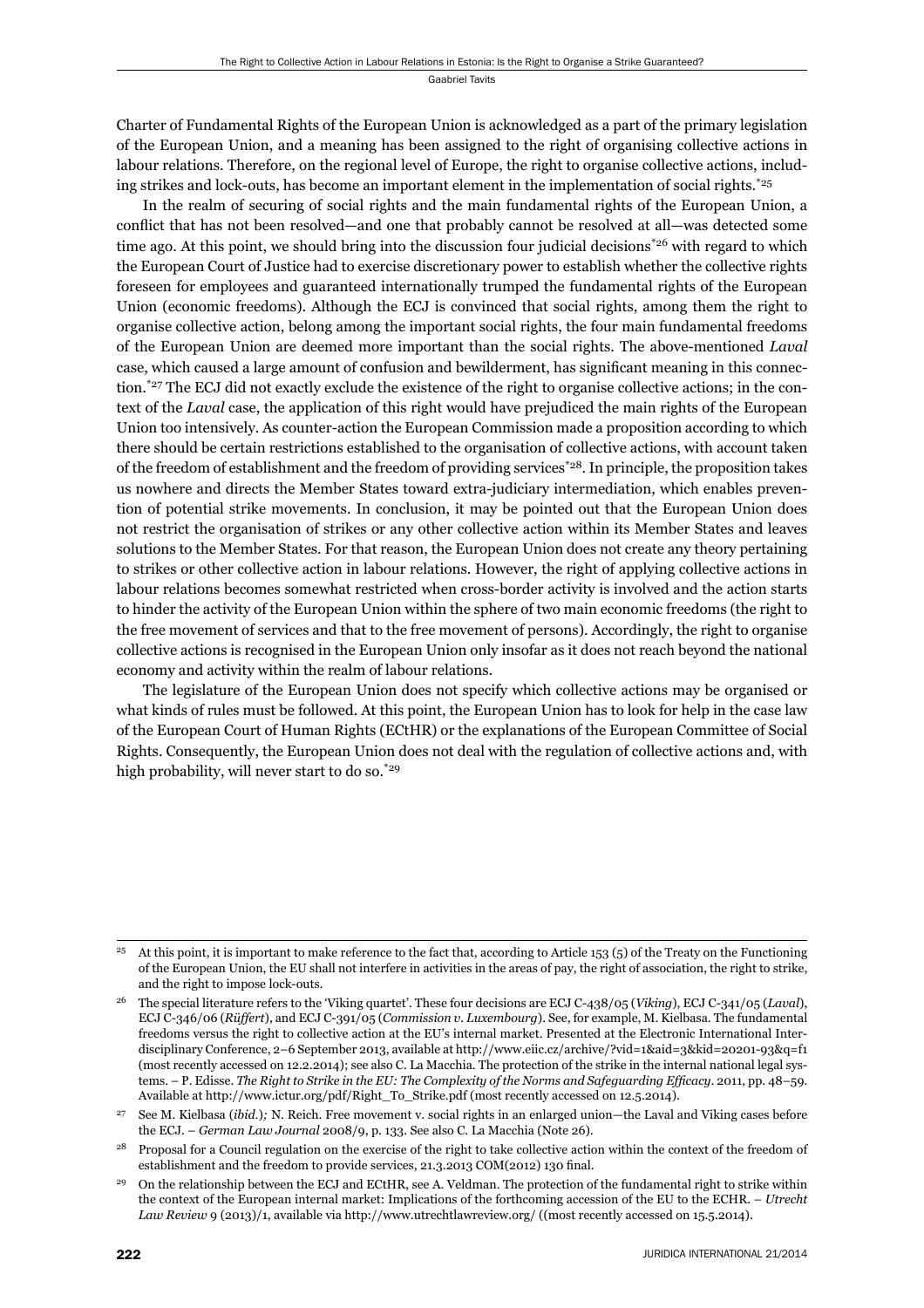# 4. The right of collective action in Estonian legislation

#### 4.1. Collective action in industrial relations and the Constitution

Considering what has been said above, we can conclude that the right to collective actions for employees and employers on international level has been regulated in a modest way. In consequence of such modesty of regulation, the individual countries and their legislation will remain responsible for legal regulation of strikes and lock-outs.\*30

In historical terms, the strike as a collective means of dispute settlement has been mentioned in the constitutions of Estonia since the early 1920s. In the Constitution of 1920\*31 (in §18), it was stated that the freedom to strike is guaranteed in Estonia. In the Constitution of 1938<sup>\*32</sup>, the legal regulation of collective action was modest, with §27 providing that the settlement of disputes, including the right to strike, would be regulated by law.

With 1992 and the adoption of the current Constitution<sup>\*33</sup> came another modest expression of the right to strike. Section 29 of the Constitution states that the right to strike is guaranteed. However, the current Constitution of Estonia does not provide further explanation of what this right entails. The Constitution mentions only that the exercise of the right to strike shall be regulated by a separate law. In the Constitution of 1992, the right to strike has been recognised, but its boundaries are not clearly defined. However, the current Constitution does recognise the right to collective action more broadly than as referring to only strikes, and this gives us an opportunity to argue that the employer's right to organise lock-outs too is recognised.\*34

In Estonia, the right to apply collective action toward resolution of industrial disputes is regulated in a law about the settlement of collective labour disputes that dates back to 1993.<sup>\*35</sup> In the time the latter act has been in force, there have been three major strikes<sup>\*36</sup> and weaknesses related to the exercise of the right to strike have emerged. From 1993 onward, in contrast, no lock-outs have been organised, so lock-outs' regulation currently remains only theoretical. There is no case law on lock-outs in Estonia.

In 2009, Estonia succeeded in reforming the entirety of employment law pertaining to individuals. All necessary aspects of individual employment relationships have been codified in the Employment Contracts Act<sup>\*37</sup>. The Ministry of Social Affairs has now prepared a new draft act on collective labour relations. This draft is intended to address the regulation of collective bargaining, conclusion of a collective agreement, and settlement of collective labour disputes\*38.

<sup>30</sup> This is indicated in the International Covenant on Economic, Social and Cultural Rights, under which the right to strike is guaranteed, and indeed recognised, but this right can be realised in accordance with the rules established in the country. See Article 8 (1) a.

<sup>31</sup> Eesti Vabariigi põhiseadus 1920 (Constitution of the Republic of Estonia, 1920). Available at https://www.riigiteataja.ee/ failid/1920.htm (most recently accessed on 14.5.2014) (in Estonian).

<sup>32</sup> Eesti Vabariigi põhiseadus 1938 (Constitution of the Republic of Estonia, 1938). Available at http://www.hot.ee/evp1938/ evp.htm (most recently accessed on 14.5.2014) (in Estonian).

<sup>33</sup> Eesti Vabariigi põhiseadus 1992, (Constitution of the Republic of Estonia), available at https://www.riigiteataja.ee/akt/633949, English translation available at http://www.legaltext.ee/et/andmebaas/tekst.asp?loc=text&dok=X0000K2&keel=en&pg=1 &ptyyp=RT&tyyp=X&query=p%F5hiseadus (most recently accessed on 15.5.2014).

<sup>34</sup> Although the comments accompanying the Constitution do not state that employers have a right to organise lock-outs, the authors of the comments to the Constitution state that employers have a right to use collective action in order to protect their social and economic interests. *Põhiseaduse kommenteeritud väljaanne* ['Constitution: Comments']. R.-J. Truuväli (ed.). Tallinn: Juura 2012, Section 29, Comment 8.2.

<sup>35</sup> Kollektiivse töötüli lahendamise seadus (Collective Labour Disputes Act) – RT I 1993, 26, 442, English version available via http://www.legaltext.ee/ (most recently accessed on 12.2.2014).

<sup>36</sup> The 23–29 September 2004 railway strike, July to September 2012 strike of teachers, and 1–26 October 2012 strike of nurses and doctors.

<sup>37</sup> Töölepingu seadus (Employment Contracts Act) – RT I 22.12.2012, 30. English version available at http://www.legaltext. ee/et/andmebaas/tekst.asp?loc=text&dok=XXXX060K2&keel=en&pg=1&ptyyp=RT&tyyp=X&query=t%F6%F6lepingu+se adus (most recently accessed on 12.5.2014).

<sup>38</sup> Kollektiivlepingu ja kollektiivse töötüli lahendamise seadus (see Note 4).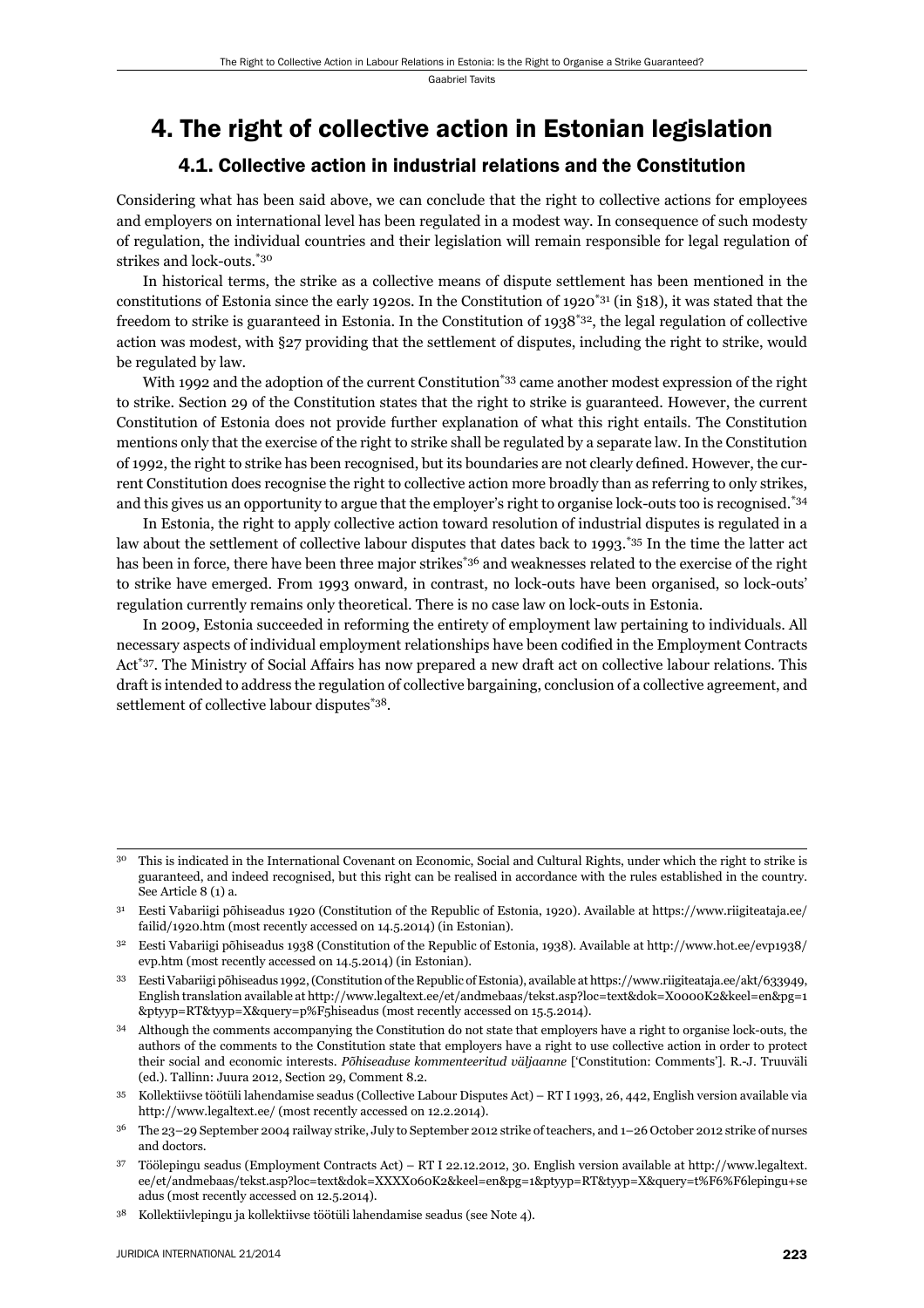#### 4.2. Strikes and lock-outs in Estonian law

In Estonian collective labour law, two types of collective action have been regulated: for employees, the right to strike and, for employers, the right to impose lock-outs. Estonia's current law does not foresee that the parties involved in collective labour relations could organise other forms of collective action. However, it cannot be excluded that under the Public Meetings Act public meetings of various types might be organised also for purposes of discussing social and labour issues.\*39 Such meetings can be arranged for both political and non-political purposes.

Estonian legislation does not provide detailed regulations addressing organisation of lock-outs. For organising a lock-out, the law foresees employment of the same procedure and principles used in the organisation of strikes. The only differences are connected with the notions specific to the lock-out, the lock-out being an interruption of work upon the initiative of an employer that it initiated to achieve concessions from employees to lawful demands in respect of labour matters.\*40 In order to understand requirements related to organisation of lock-outs, one must, therefore, know what the requirements are for organisation of a strike to be legal.

The most important—and, in Estonia, the most often used collective action—is still the strike. A strike can be organised by either trade unions or employees' trustees. According to the Employees' Trustee Act\*41, if an employee trustee has been elected in the relevant company, that trustee shall perform all of the tasks associated with employee representation. Also, the trustee has to lead any collective bargaining on the employee side. Among other tasks, the employees' trustee exercises a right to call for a strike. If the company also has a trade union, there is a clear division of tasks: the trade union can negotiate a new collective agreement, and thereby the right to organise strikes is guaranteed. In this case, the employees' trustee does not have competence to conclude a collective agreement or to call for a strike.

Estonian legislation recognises three types of strike: a normal strike, a warning strike, and support of a strike. Of these three possibilities, the normal strike is the least complicated. According to the current definition, a strike is an interruption of work where the aim is to achieve concessions from an employer to lawful demands in relation to labour matters.<sup>\*42</sup> In order for a strike to be organised legally, the compulsory conciliation procedures must have been completed first. If the conciliation procedure fails and agreement for settlement of the disputes cannot be reached, it is possible to organise a strike. If a strike is to be organised, notification must be given publicly at least 14 days in advance of the date on which it is due to begin.<sup>\*43</sup> In cases wherein a strike is organised, to what extent services should be guaranteed during the strike and which services these might be are not clear. According to the principles elaborated upon by the ILO, the minimal level needed for provision of necessary services shall be ensured and, therefore, the right to strike can be limited in certain sectors of the economy.\*44 At present in Estonia, there is no list of services that should be guaranteed. In practice, however, the trade unions that have called for a strike have ensured that the operation of certain services continues.\*45

With respect to exercise of the right to strike, the situation is the most complicated for warning strikes and support strikes. For organisation of a warning strike, Estonian legislation does not foresee any specific requirements. The only requirement the law specifies is the obligation to inform the public about any organisation of a warning strike. Notice has to be given three days in advance.<sup>\*46</sup> A warning strike does not require any previous conciliation procedures. Warning strikes can be carried out while the negotiation procedure is

<sup>39</sup> Still we cannot view such public meetings as collective action under the right and freedom of association. See Avaliku koosoleku seadus (Public Meeting Act) – RT I 1997, 30, 472, English version available at http://www.legaltext.ee/et/andmebaas/ tekst.asp?loc=text&dok=2013X16&keel=en&pg=1&ptyyp=RT&tyyp=X&query=avaliku+koosoleku+seadus (most recently accessed on 12.5.2014).

<sup>40</sup> See Kollektiivse töötüli lahendamise seadus (Note 35), §2 (3).

<sup>41</sup> Töötajate usaldusisiku seadus – RT I 2007, 2, 6 (Employees' Trustee Act). English version available at http://www.legaltext. ee/et/andmebaas/tekst.asp?loc=text&dok=XX10005K2&keel=en&pg=1&ptyyp=RT&tyyp=X&query=usaldusisik (most recently accessed on 12.5.2014).

<sup>42</sup> See Kollektiivse töötüli lahendamise seadus (Note 35), §2 (2).

<sup>43</sup> *Ibid*., §§ 13 and 15.

<sup>44</sup> See B. Gernigon *et al*. (Note 7), pp. 20–23.

<sup>45</sup> See, for example, news pieces on the strike of doctors in Estonia in 2012, such as Arstide streik algas ['The strike of doctors has started'], available at http://uudised.err.ee/v/eesti/04a5e623-3023-465a-9457-4ebe8b453ab4 (most recently accessed on 14.5.2014) (in Estonian).

<sup>46</sup> Kollektiivse töötüli lahendamise seadus (see Note 35), §18 (2).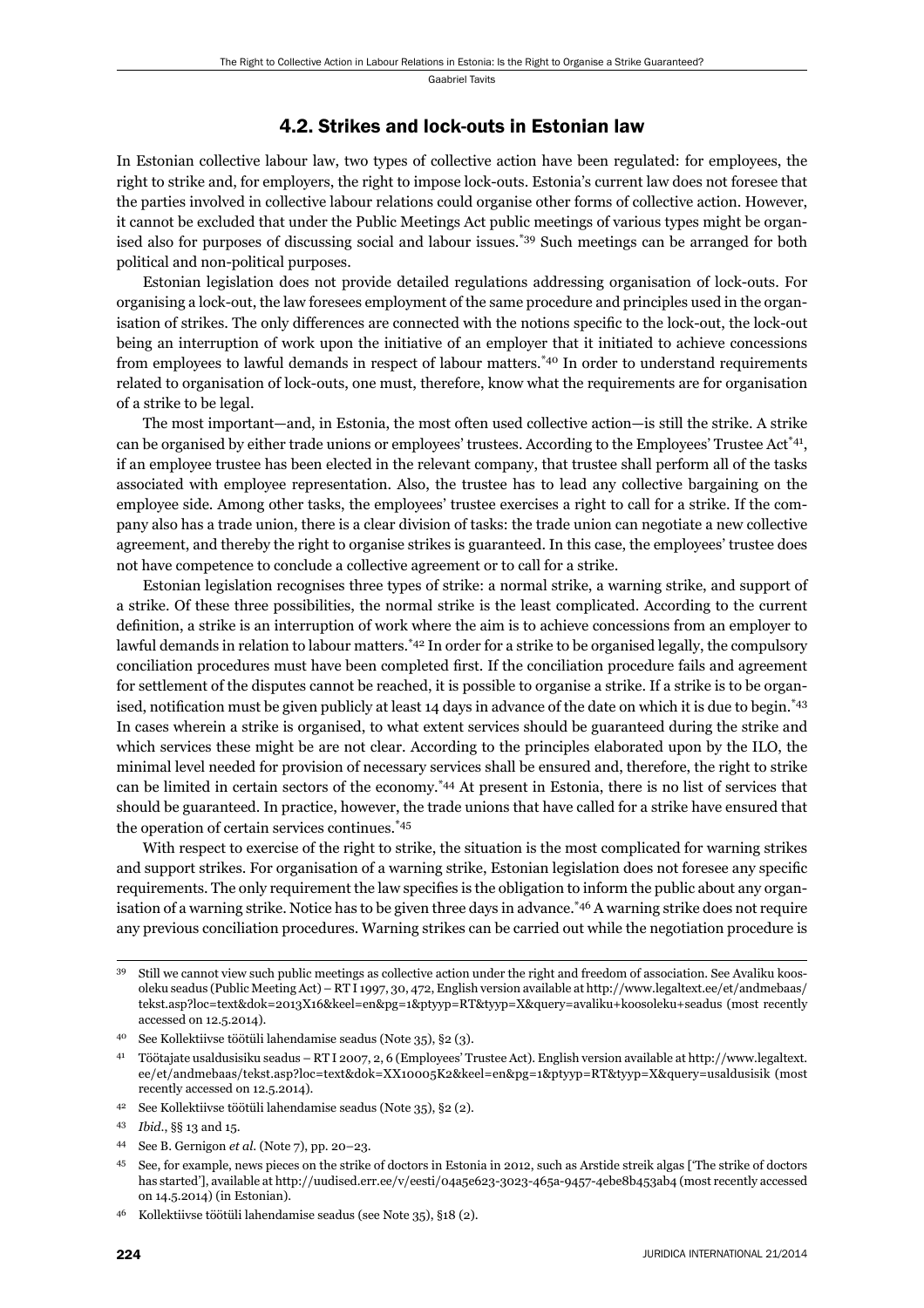in progress. A warning strike can be considered an important component of collective bargaining by which means employees can exert pressure on the employer toward the goal of meeting of their demands.

The most problematic type of strike in Estonia is and will remain the support strike. The main argument here is associated with the nature of a support strike. This type of strike does not correspond to the concept and definition of a strike as set forth by the legislator. According to the Collective Labour Dispute Resolution Act, a strike is an interruption of work on the initiative of employees or of a union or federation of employees that is undertaken for gaining of concessions from an employer or an association or federation of employers to lawful demands on labour-related matters (see §2). The support strike does not correspond to that aim. The idea of a support strike is to perform an act of solidarity with the employees involved in the main strike. Therefore, the support strike should be viewed not as a type of strike but as a solidarity action that might be equivalent to, for example, a public meeting.\*47

The support strike is a crucial type of action in two respects: 1) it can be organised regardless of whether the employer has concluded a collective agreement with its employees or not and 2) an employer of those by whom a support strike is organised cannot do anything in order to prevent the action. This is the situation seen in Estonia. Even if an employer has concluded a collective agreement, that employer still has to take into account that there might be some unexpected interruptions in its day-to-day business due to support strikes. Although this set of circumstances might be in accordance with international standards, one may still ask whether it is reasonable.

Taking into account what has been said above, one might readily question whether there is still a need for the support strike. There is no specific rule on international level for organising support strikes. Although both the ILO and the European Committee of Social Rights recognise the right to arrange a support strike, there are several countries where the support strike is not recognised as legitimate.\*48 Also lacking are statements of solid logic for recognising and regulating support strikes. The aid of a support strike does not make it possible to resolve any problems that have been raised during the main strike. Also, the support strike cannot be viewed as an integral element of the right of association, as this action does not express the relevant trade union's activity to achieve for its members better employment and other social conditions.

Problems arise also in connection with the economic side of a strike. A situation may arise wherein the employer involved in the main strike still has an opportunity to continue its economic activity, at least at minimal level. At the same time, an employer by whose employees a support strike is organised may not be able to continue its activity and could suffer considerable economic and other losses. Accordingly, a right to carry out a support strike could be harmful for both employees and employers: the employers must always take into account possible losses in their economic activity, and their employees cannot bring themselves better employment conditions via the support strike.

One might ask how the concept of the support strike is connected with the generally recognised right to strike. As is noted above, the International Organisation of Employers has already pointed out, in 2012, that on the international level (in ILO conventions and recommendations) there is no direct right to strike codified. The employers also pointed out that the standpoint of the ILO CEACR with respect to the legitimacy of political and solidarity strikes can also be called into question.\*49 The IOE's perspective might be correct, because there is not really any direct or even indirect norm pertaining to a right or even possibility of organising support strikes.

At the same time, the situation at European regional level is different. Within the framework of the Council of Europe, it has been recognised that there is a fundamental right to organise solidarity strikes and that it shall be governed by the European Convention on Human Rights (ECHR), Article 11. In the recent case *RMT v. UK*\*50, the ECtHR had to decide about the legal status of solidarity strikes. The Court decided

<sup>47</sup> The ILO CFA does not say very clearly that there is a right to organise a support strike. It has only mentioned that general prohibition of a support strike could lead to abuse and that the initial strike they are supporting is itself lawful. See, for example, B. Gernigon *et al*. (Note 7), pp. 15–16.

<sup>48</sup> See W. Warnek. Strike rules in the EU27 and beyond: A comparative overview. Brussels: ETUI 2007. Available at http:// www.etui.org/Publications2/Reports/Strike-rules-in-the-EU27-and-beyond (most recently accessed on 14.5.2014).

<sup>49</sup> See the piece 'Why the crisis in the ILO Standards Supervisory System matters to governments', available at http://www. ioe-emp.org/fileadmin/ioe\_documents/publications/Policy%20Areas/international\_labour\_standards/EN/\_2013-11-18\_ Why\_the\_Crisis\_in\_the\_ILO\_Standards\_Supervisory\_System\_matters\_to\_Governments\_\_web\_.pdf (most recently accessed on 19.5.2014).

<sup>50</sup> The case of the National Union of Rail, Maritime and Transport Workers v. the United Kingdom, application 31045/10, 8.4.2014. See also L. Lavrysen. Strasbourg Court fails to adequately protect trade union freedom: Secondary strike action only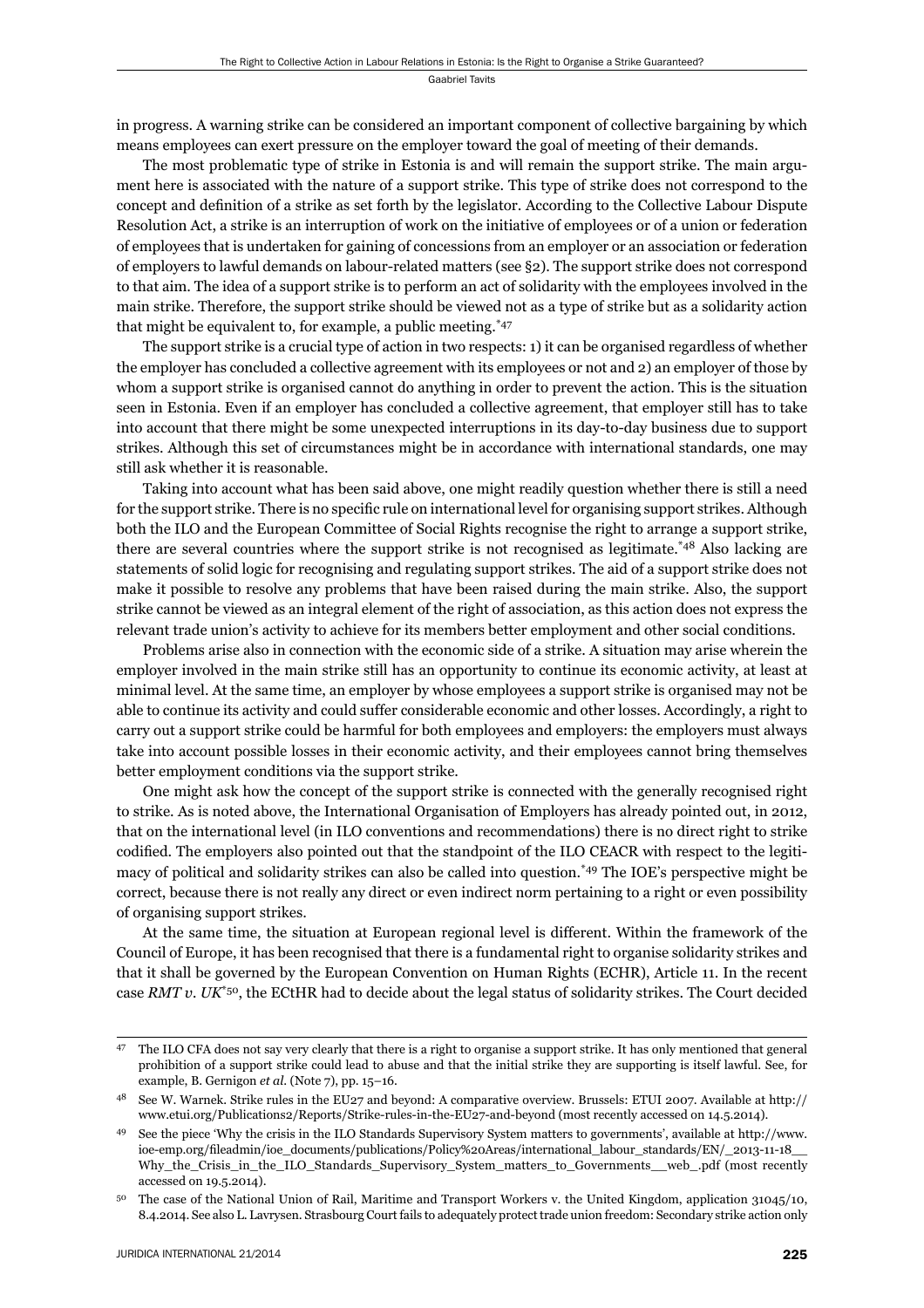firstly that the right to take secondary actions—i.e., to organise solidarity strikes—is, in fact, governed by Article 11 of the ECHR, as stated above. This means that solidarity actions encompass the right to organise solidarity strikes and that these, therefore, are a part of trade union activity as covered by Article 11. The Court also refers to the ILO CAF here and to the CEACR.<sup>\*51</sup> The ECtHR held also that if in one country there exists a restriction on organising of solidarity strikes, this ban does not constitute a violation of Article 11 of the ECHR.<sup>\*52</sup> The decision means that restrictions on organisation of support strikes do not necessarily constitute any violation of fundamental freedoms and rights. The decision offers an opportunity to think about whether the support strike is still a necessary means for protecting employees' rights.

In general, one can say that the right to strike exists and that it is not possible to avoid the existence of this right. At the same time, it is necessary to ask whether a support strike should, perhaps, not be viewed as a strike at all and whether such activity should still be viewed as an integral element under collective labour law that is to be protected even on international level. The purpose and aim of the support strike can be realised via other means. For instance, in Estonia under the Public Meetings Act, the support strike could be deemed to be a specific type of public meeting. One could say that the support strike as a type of strike is out of date. The question we should still pose is of whether the support strike actually is in keeping with the notion of the strike as such.

If we accept the idea of the support strike as valid, the same right should exist on the employer's side, to balance the parties' power: the right to organise a support lock-out. So far, there has been no discussion in the literature about warning lock-outs or support lock-outs.

## 5. Specific forms of organisation of a strike

The developing information society and the digital world must be seen as an important factor affecting the organisation of strikes. What opportunities are currently available for organising a strike, and to what kinds of changes has the modern digital society led us? Typically, when one is organising a strike, one can expect employees to raise their demands against the employer, and usually the organisation of the strike will be supported by other actions, such as public meetings or pickets. Today, action could take place as well in a form we might call a cyberstrike.\*53 The cyberstrike might involve attacks on the employer's databases, locking out of data systems, congestion of traffic related to the employer's Web site, or even infection of the employer's various information and other channels with viruses. The notion of the cyberstrike raises the question of how far employees may legitimately go in order to disturb the activity of the employer. In this connection, the inevitable question already discussed above also arises: what about the validity of the support strike, in whatever form? Although the ILO's Freedom of Association Committee and the European Committee of Social Rights allow organising of support strikes on the condition that the main strike is legal, a question remains as to the ways in which a support strike can take place—can a support strike take place legitimately as work stoppages or not, or can it consist, for example, of blocking of access in different ways\*54 to an employer's database for a certain period of time? Consequently, the question may arise also of what conditions must be imposed on the support strike, especially in forms such as a support cyber strike. Estonian law does not place any conditions on the right to carry out a support strike. Accordingly, for example, if railway workers were to organise a strike that is meant for bringing about greater occupational

considered to be an 'accessory' aspect of Article 11 (R.M.T. v. UK), available at http://strasbourgobservers.com/2014/05/12/ strasbourg-court-fails-to-adequately-protect-trade-union-freedom-secondary-strike-action-only-considered-to-be-anaccessory-aspect-of-article-11-r-m-t-v-uk/ (most recently accessed on 18.5.2014).

<sup>51</sup> See M. Kielbasa (Note 26), pp. 30–32.

<sup>&</sup>lt;sup>52</sup> There are only a few states in Europe where secondary actions, including sympathy strikes, are forbidden. These countries are the United Kingdom, Austria, Luxembourg, the Netherlands, and Latvia. Usually, secondary actions are associated with certain restrictions. See W. Warnek (Note 48).

<sup>53</sup> In the framework of cyberstrike it might be worth differentiating various types of actions and the legal ramifications. For instance, individual employees loading the company's Web pages a few times a day and cumulatively creating denial of service might be of a different order than defacing the homepage. Also, the use of the term 'strike' for this brings in several questions that need further legal analyses, just as one might question whether it would be more like strike and riot if employees were to break their work machines and smash the factory's windows.

For example from changing a server timeout in the office to keeping the server busy with theoretically legit requests from the outside world.